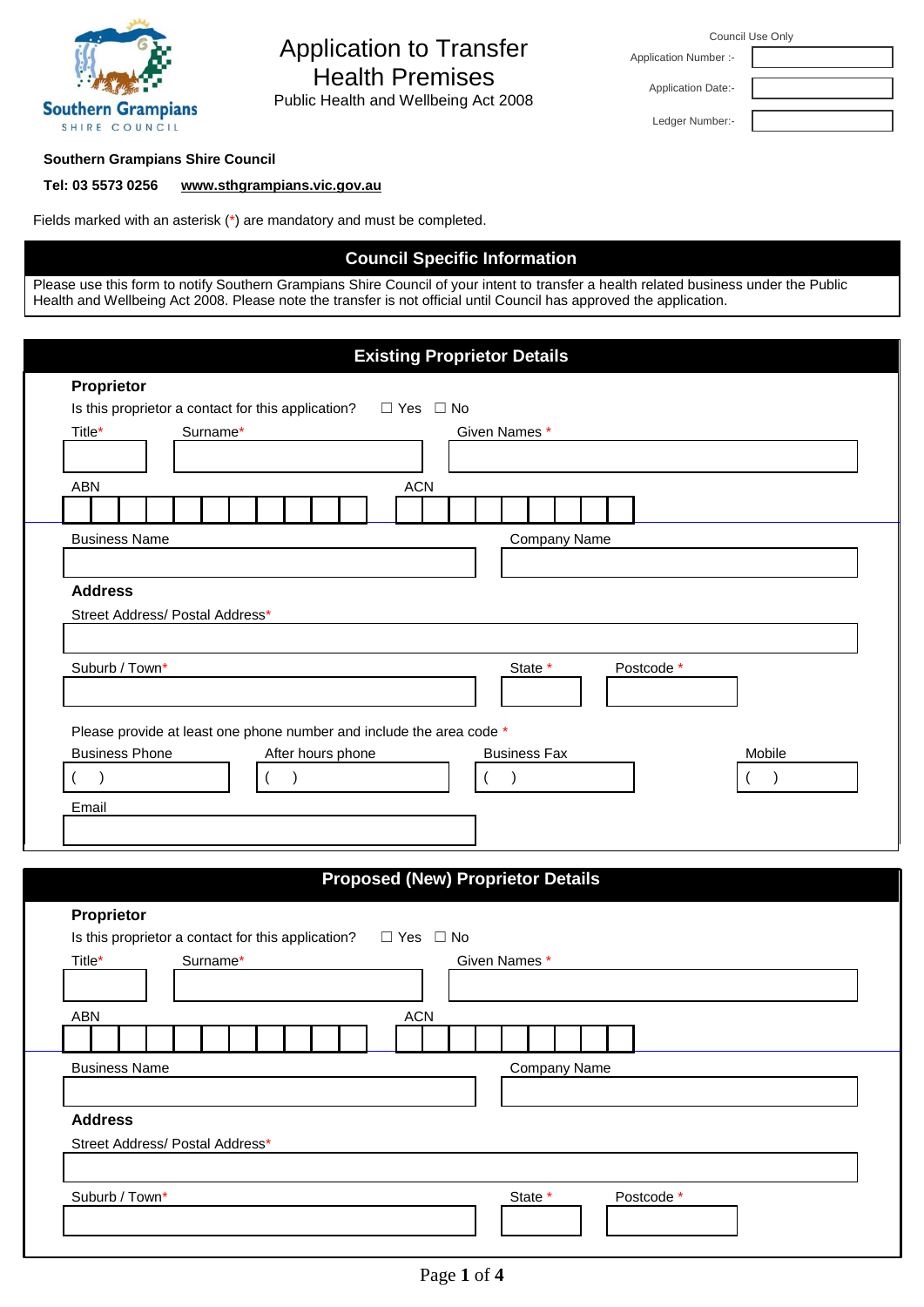| <b>Contact details</b><br><b>Contact for this application</b><br>Surname*<br>Title*<br>Given Name(s) *<br><b>ACN</b><br><b>ABN</b><br><b>Business Name</b><br><b>Company Name</b><br><b>Address</b><br>Street Address *<br>Suburb / Town<br>State<br>Postcode | Mobile |
|---------------------------------------------------------------------------------------------------------------------------------------------------------------------------------------------------------------------------------------------------------------|--------|
|                                                                                                                                                                                                                                                               |        |
|                                                                                                                                                                                                                                                               |        |
|                                                                                                                                                                                                                                                               |        |
|                                                                                                                                                                                                                                                               |        |
|                                                                                                                                                                                                                                                               |        |
|                                                                                                                                                                                                                                                               |        |
| <b>Business Phone</b><br>After hours phone<br><b>Business Fax</b><br>Mobile<br>$\mathcal{E}$<br>$\overline{ }$<br>$\lambda$<br>Email                                                                                                                          |        |

# **Health Premises Details\***

|                                                                    | Please choose the business activity that your business conducts* (Please select all those that apply):       |                           |  |
|--------------------------------------------------------------------|--------------------------------------------------------------------------------------------------------------|---------------------------|--|
| $\Box$ Beauty Therapy                                              | $\Box$ Hairdressing                                                                                          | $\Box$ Colonic Irrigation |  |
| $\Box$ Skin Penetration                                            | $\Box$ Tattooing                                                                                             | $\Box$ Other              |  |
| Other*                                                             |                                                                                                              |                           |  |
| Is the business a Mobile Health Premises? $*$ $\Box$ Yes $\Box$ No | Note: Mobile personal care and body art businesses that conduct skin penetration are not permitted.          |                           |  |
|                                                                    | If you are a mobile hairdresser or a mobile beauty therapist, please register your primary place of business |                           |  |
|                                                                    | <b>Description how the premises will be</b> / is used for * e.g. body piercing and facials                   |                           |  |
|                                                                    |                                                                                                              |                           |  |
|                                                                    |                                                                                                              |                           |  |
|                                                                    |                                                                                                              |                           |  |
|                                                                    |                                                                                                              |                           |  |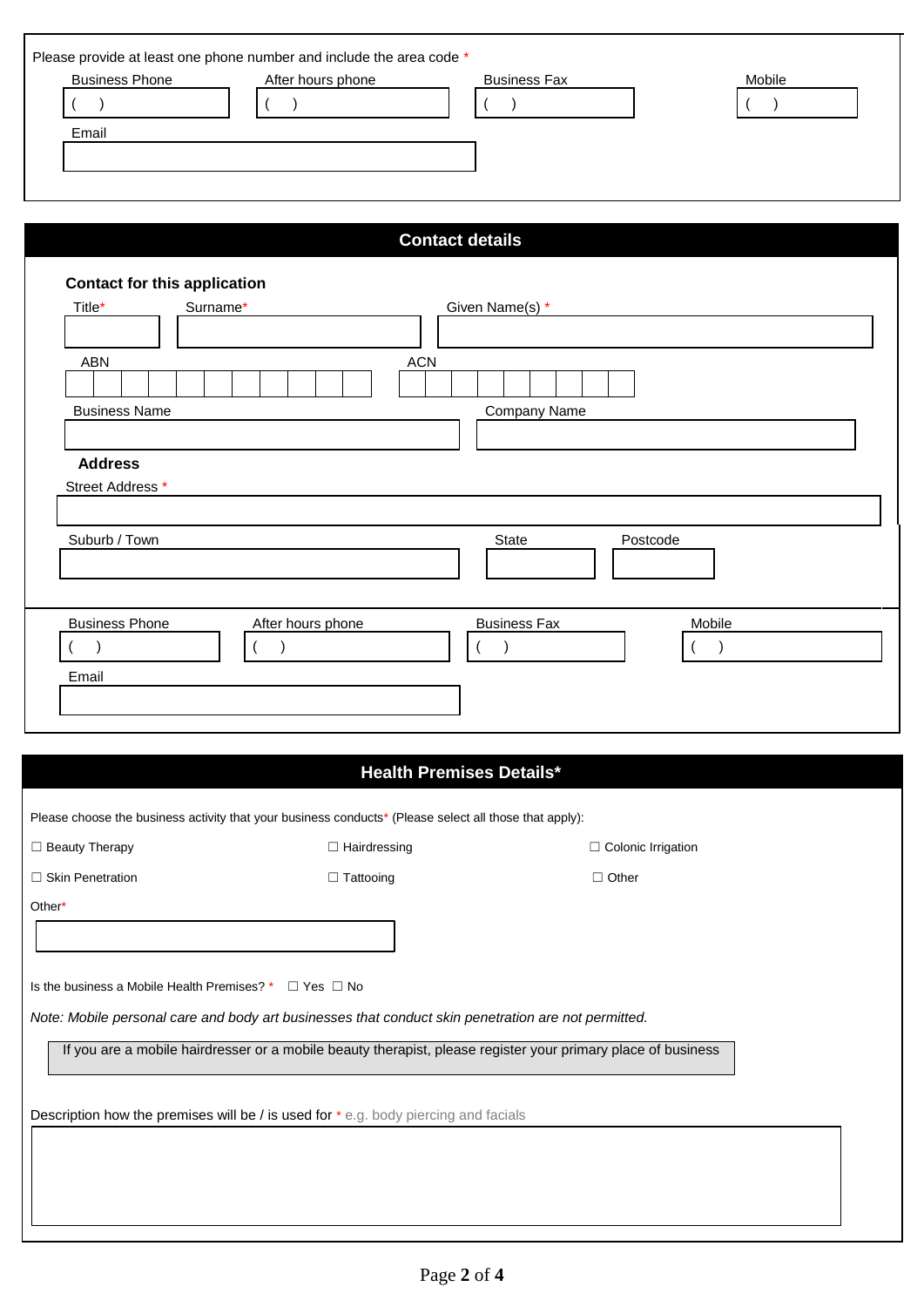# **Premises details Address**  Street Address / Postal Address \* Suburb / Town \* The state \* State \* The State \* State \* Postcode \* Primary Language Spoken at Premises (to assist with communication in the future)

# **Supporting Documents**

**Request for Inspection of a Premises Application**

Application requests Transfer inspection and consent from the Health Premises proprietors to disclose information and the publication of any documents for the said premises.

**Floor Plans** Only (1) copy

Plans, to scale showing the layout of all fixtures, fittings, equipment. Indicate the uses of each room and outdoor areas (includes storage and rubbish areas).

#### **Additional Information As Requested By Council** Only (1) Copy

If providing attachment electronically please supply as: docx, jpeg, doc

If you have discussed this application with Council prior to delivering the application to Council, Council may request additional information based upon the nature of the application.

# **Payment Details**

Please contact Council to confirm the applicable fee to Transfer Health Prem**i**ses Registration.

## **Declaration**

I understand and acknowledge that:

- The information provided in this application is true and complete to the best of my knowledge
- This application forms a legal document and penalties exist for providing false or misleading information
- I am over 18 years at the time of completing this application

 $\Box$  By marking this checkbox I confirm that I have read and understood all the statements above  $^*$ 

Name of person completing this application \* The method of person completing this application \*

Signature of person completing this application \*

# **Privacy Statement**

The information gathered in the form is used by Council to process the application. To view Council's privacy policy, please either visit Council's offices or go to http://www.sthgrampians.vic.gov.au/Page/Page.asp?Page\_Id=263&h=-1.